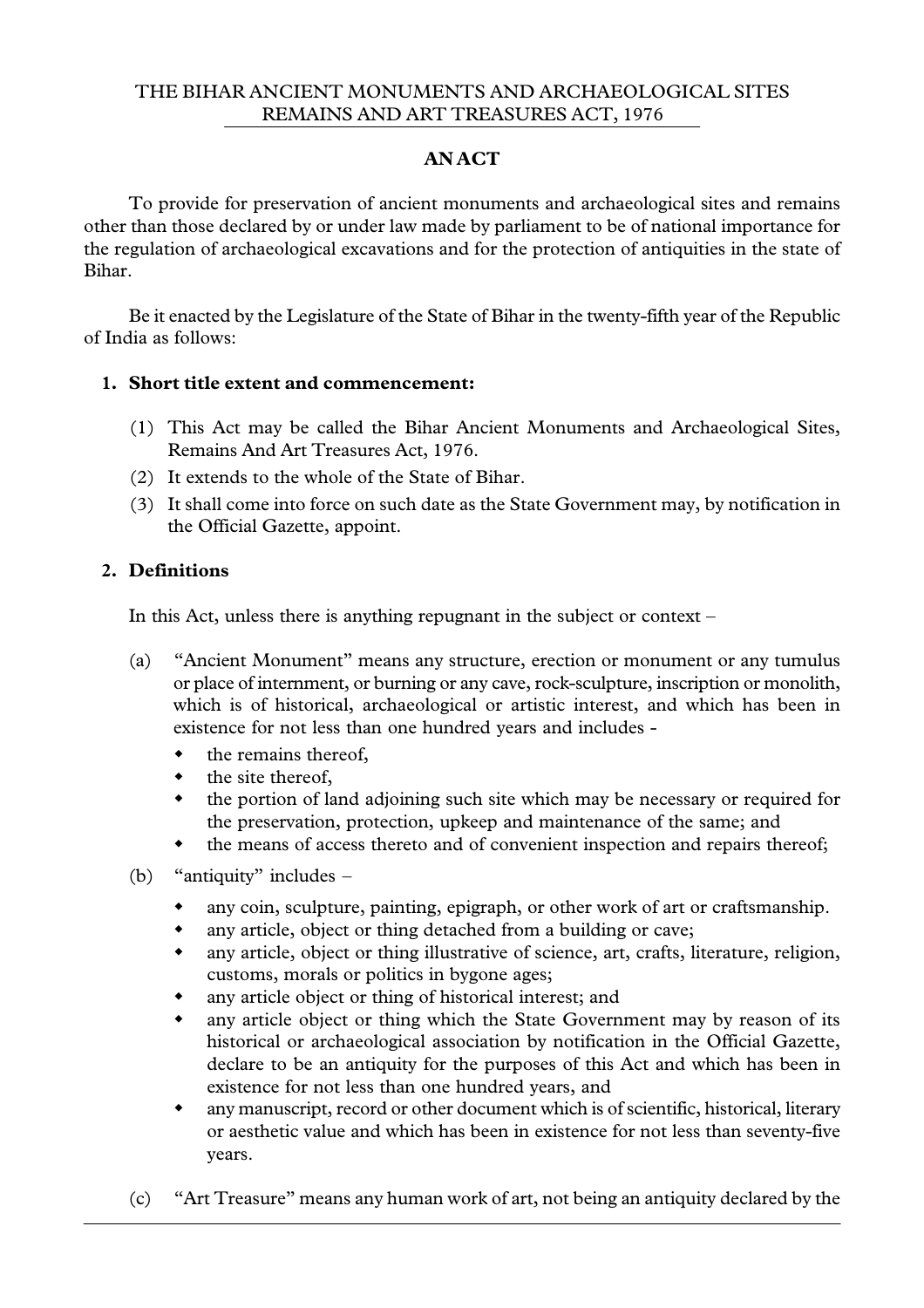State Government by notification in the Official Gazette, to be an art treasure for the purposes of this Act having regard to its historical and aesthetic value;

*Provided that no declaration under this clause shall be made in respect of any such work or art so long as the author thereof is alive;*

- (d) "Archaeological Officer" means any officer of the Department of Archaeology and Museums of the State Government not below such rank as the State Government may from time to time prescribe;
- (e) "Archaeological Site and Remains" means any area which contains or is reasonably believed to contain ruins or relics of historical or archaeological importance and which have been in existence for not less than one hundred years and includes –
	- such portion of land adjoining the area as may be required for fencing or covering in or otherwise preserving it; and
	- $\bullet$  the means of access to, and convenient inspection of the area;
- (f) "Director" means the Director of Archaeology and Museums of the State Government and includes any officer authorized by the State Government to perform the duties of the Director;
- (g) "Maintain" with its grammatical variations and cognate expressions, includes the fencing, covering in, repairing, restoring and clearing of a protected monument and the doing of any act which may be necessary for the purpose of preserving a protected monument or of securing convenient access thereto;
- (h) "Owner" includes
	- a joint owner invested with powers of management on behalf of himself and other joint owners and the successor-in-title of any such owner; and
	- \* any manager or trustee exercising powers of management and the successor-inoffice of any such manager or trustee;
	- "Prescribed" means prescribed by rules made under this Act;
	- "Protected area" means any archaeological site and remains which is declared to be a protected area by or under this Act;
	- w "Protected monument" means an ancient monument which declared to be a protected monument by or under this Act; and
	- w "State Government" means the State Government of Bihar.

# **PROTECTION OF ANCIENT MONUMENT AND ARCHAEOLOGICAL SITES AND REMAINS**

## **3. Power of State Government to declare ancient monuments, etc. to be protected monuments and areas** *–*

- (1) Where the State Government is of opinion that any ancient monument or archaeological site and remains requires protection under this Act, it may, by notification in the Official Gazette, give two months' notice of its intention to declare such ancient monument or archaeological site and remains to be a protected monument or a protected area, as the case may be ; and a copy of every such notification shall be affixed in a conspicuous place near the monument or the site and remains, as the case may be.
- (2) Any person interested in any such ancient monument or archaeological site and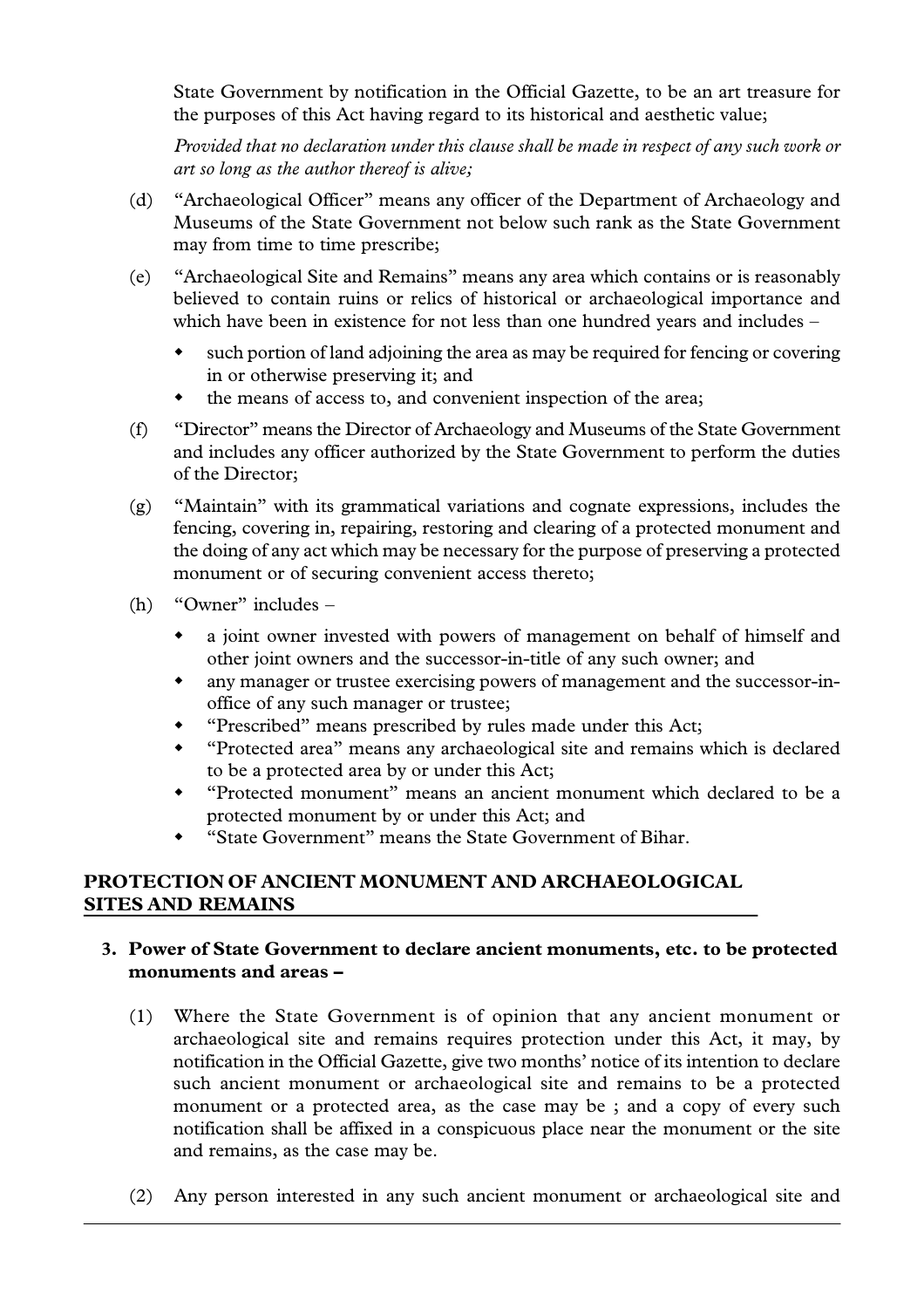remains may, within two months after the issue of the notification, object to the declaration of the monuments or the archaeological site and remains, to be a protected monument or a protected area.

- (3) On the expiry of the said period of two months, the State Government may, after considering the objections (if any) received by it, declare by notification in the Official Gazette, the ancient monuments or the archaeological site and remains, as the case may be, to be a protected monument or a protected area.
- (4) A notification published under section (3) shall, unless and until it is withdrawn, be conclusive evidence of the fact that the ancient monument or the archaeological site and remains to which it relates is a protected monument or a protected area for the purposes of this Act.

#### **PROTECTED MONUMENT**

#### **4. Acquisition of rights in a protected monuments**

- (1) The director may with the sanction of the State Government purchase, or take a lease of or accept a gift or bequest of, any protected monuments.
- (2) Where a protected monument is without an owner, the Director may, by notification in the Official Gazette assume the guardianship of the monument.
- (3) The owner of any protected monument may, by written instrument, constitute the Director the guardian of the monument, and the Director may, with the sanction of the State Government, accept such guardianship.
- (4) When the Director has accepted the guardianship of a monument under sub-section (3), the owner shall, accept as expressly provided in this Act, have the same estate, right, title and interest in and to the monument as if the Director had not been constituted a guardian thereof; and the provisions in this Act relating to agreement executed under section 5 shall apply to the written instrument executed under subsection (3).
- (5) Nothing in this section shall affect the use of any protected monument for customary religious observances.

#### **5. Preservation of Protected Monument by Agreement**

- (1) The Director, when so directed by the State Government, shall propose to the owner of a protected monument to enter into an agreement with the State Government within a specified period for the maintenance of the monument.
- (2) An agreement under this section may provide for all or any of the following matters, namely:
	- (a) the maintenance of the monument;
	- (b) the custody of the monument and the duties of any person who may be employed to look after it;
	- (c) the restriction of the owner's right
		- to use the monument for any purpose,
		- $\bullet$  to charge any fee for entry into, or inspection of, the monument.
		- to destroy, remove, alter or deface the monument, or
		- to build on or near the site of the monument;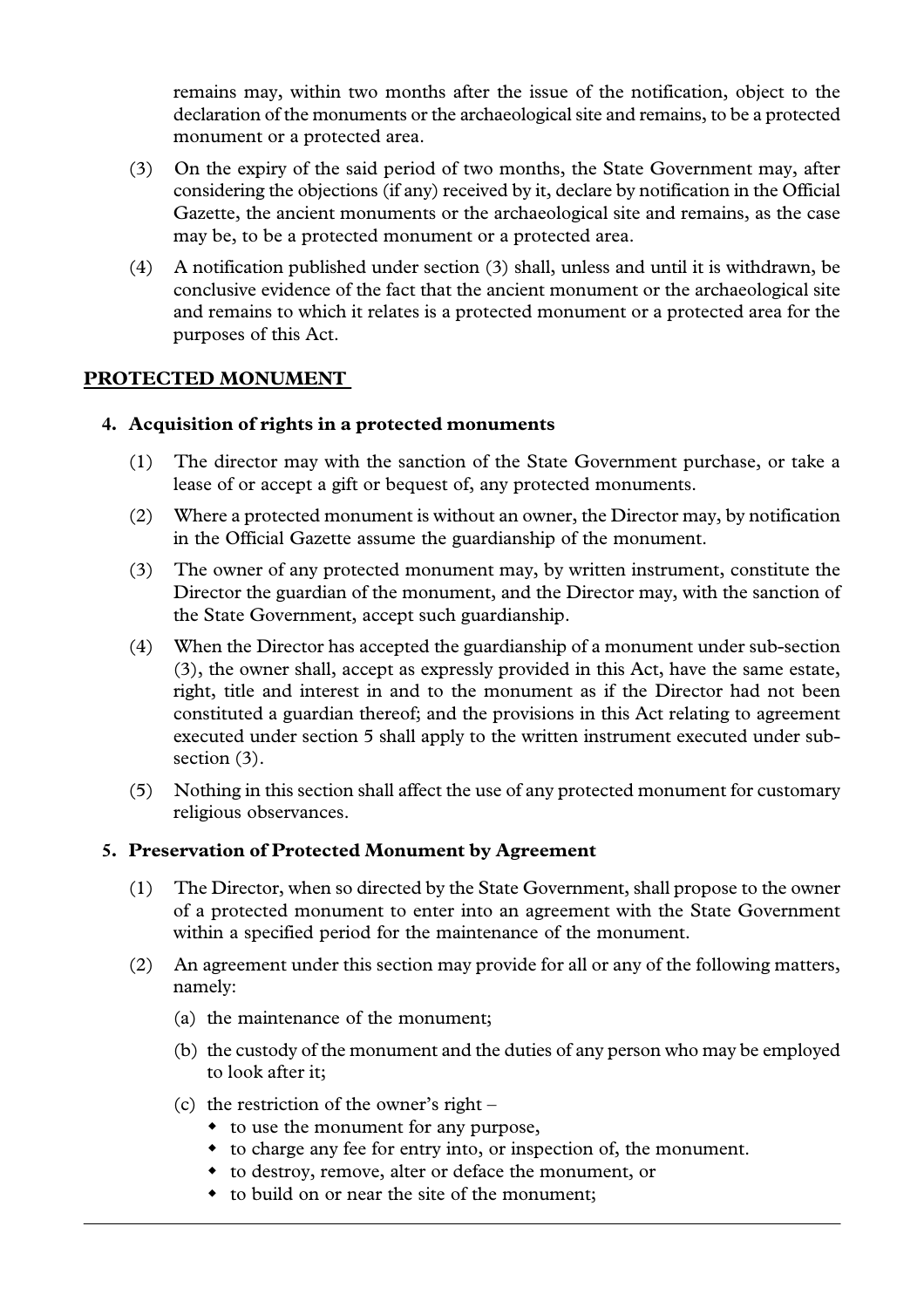- (d) the facilities of access to be permitted to the public or any section thereof or to archaeological officers or to persons deputed by the owner or any archaeological officer or other officer or authority authorized by the State Government to inspect or maintain the monument;
- (e) the notice to be given to the State Government in case the land on which the monument is situated or any adjoining land is offered for sale by the owner, and the right to be reserved to the Government to purchase such land, or any specified portion of such land, at its market value;
- (f) the payment of any expenses incurred by the owner or by the Government in connection with the maintenance of the monument;
- (g) the proprietary or other rights which are to vest in the State Government in respect of the monument when any expenses are incurred by the State Government in connection with the maintenance of the monument;
- (h) the appointment of an authority to decide any dispute arising out of the agreement; and
- (i) any matter connected with the maintenance of the monument which is a proper subject of agreement between the owner and the State Government.
- (3) The State Government or the owner may, at any time, after the expiration of three years from the date of execution of an agreement under this section terminate it on giving six months notice in writing to the other party.

*Provided that when the agreement is terminated by the owner, he shall pay to the State Government the expenses, if any, incurred by it on the maintenance of the monument during the five years immediately preceding the termination of the agreement or, if the agreement has been in force for a shorter period, during the period the agreement was in force.*

(4) An agreement under this section shall be binding on any person claiming to be the owner of the monument to which it relates, from through or under a party by whom or on whose behalf the agreement was executed.

# 6. **Persons competent to exercise power of Owners under Section 5, in respect of Protected Monument, when Owner is under disability or when it is a village property** –

- (1) If the owner of a protected monument is unable, by reason of minority or other disability, to act for himself, the person legally competent to act on his behalf may exercise the powers conferred upon an owner by section 5.
- (2) In the case of a protected monument which is a village property, the headman or other village officer exercising powers of management over such property may exercise the powers conferred upon an owner by section 5.
- (3) Nothing in this section shall be deemed to empower any person not being of the same religion as the person on whose behalf he is acting to make or execute an agreement relating to a protected monument which or any part of which is periodically used for the religious worship or observances of that religion.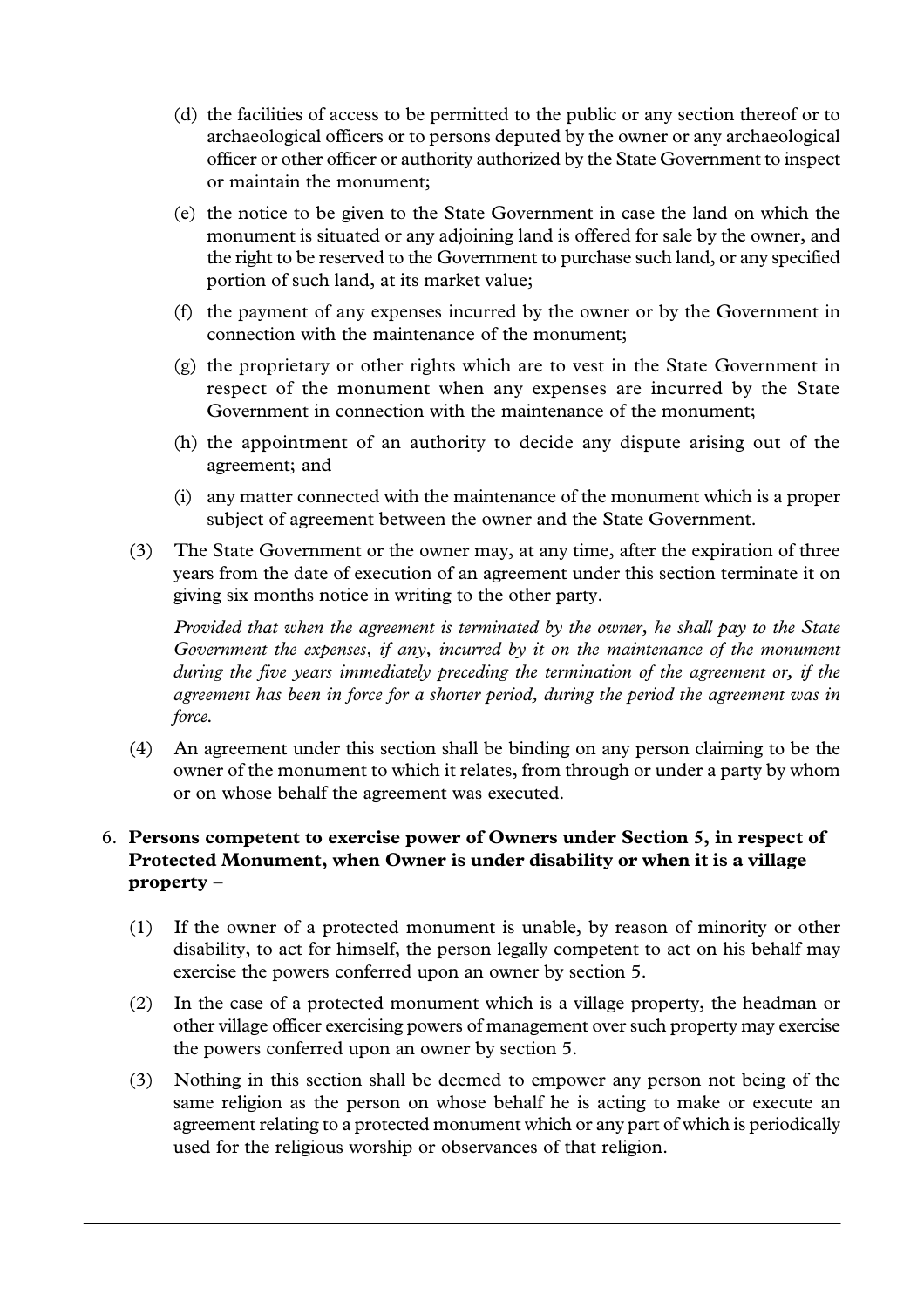## **7. Application of endowment to repair a Protected Monument:**

- (1) If any owner or other person competent to enter into an agreement under section 5 for the maintenance of a protected monument refuses or fails to enter into such an agreement, and if any endowment has been created for the purpose of keeping such monument in repair or for that purpose among others, the State Government may institute a suit in the Court of the District Judge or, if the estimated cost of repairing the monument does not exceed one thousand rupees, may make an application to the District Judge, for the proper application of such endowment or part thereof.
- (2) On the hearing of an application under sub-section (1), the District Judge may summon and examine the owner and any person whose evidence appears to him necessary and may pass an order for the proper application of the endowment or any part thereof, and any such order may be executed as if it were a decree of the Civil Court.

#### **8. Failure or Refusal to enter into an Agreement:**

- (1) If any owner or other person competent to enter into an agreement under section 5 for the maintenance of a protected monument refuses or fails to enter into such an agreement, the State Government may make an order providing for all or any of the matters specified in sub-section (2) of section 5 and such order shall be binding on the owner or such other person and on every person claiming title to the monument from, through or under the owner or such other person.
- (2) Where an order made under sub-section (1) provides that the monument shall be maintained by the owners or other person competent to enter into an agreement, all reasonable expenses for the maintenance of the monument shall be payable by the State Government.
- (3) No order under sub-section (1) shall be made unless the owner or other person has been given an opportunity of making a representation in writing against the proposed order.

#### **9. Power to make order prohibiting contravention of agreement under section 5:**

(1) If the Director apprehends that the owner or occupier of a protected monument intends to destroy, remove, alter, deface, imperil or misuse the monument or to build on or near the site thereof in contravention of the terms of an agreement executed under section 5, the Director may, after giving the owner or occupier an opportunity of making a representation in writing, make an order prohibiting any such contravention of the agreement.

*Provided that no such opportunity need be given in any case when the Director, for reasons to be recorded, is satisfied that it is not expedient or practicable to do so.*

(2) A person aggrieved by an order under this section may appeal to the State Government within such time and in such manner as may be prescribed, and the decision of the State Government shall be final.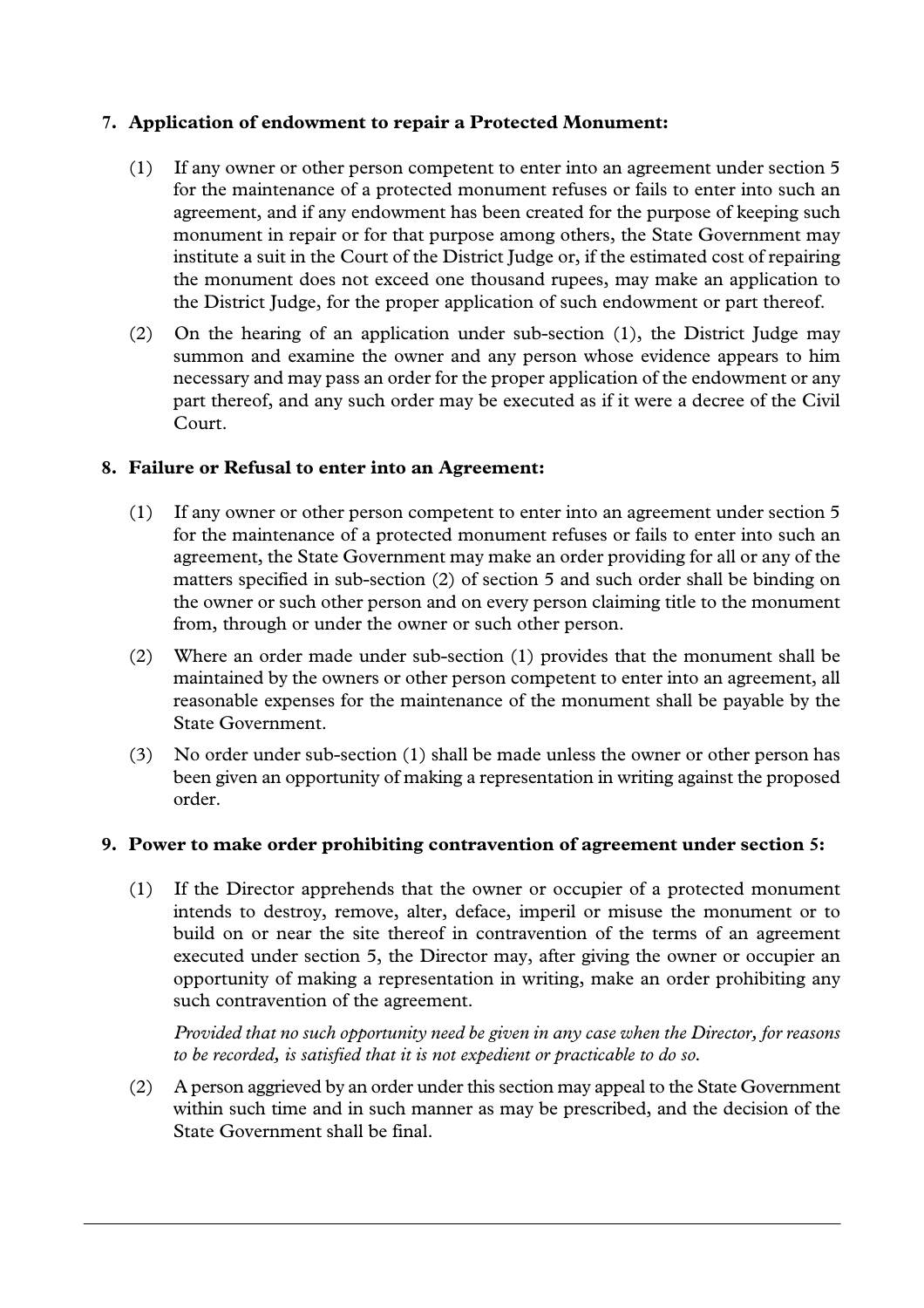#### **10. Enforcement of Agreement:**

- (1) If an owner or other person who is bound to maintain a monument by an agreement executed under section 5 refuses or fails, within such reasonable time as the Director may fix, to do any act which in the opinion of the Director is necessary for the maintenance of the monument the Director may authorize any person to do any such act, and the owner or other person shall be liable to pay the expenses of doing any such act or such portion of the expenses as the owner may be liable to pay under the agreement.
- (2) If any dispute arises regarding the amount of expenses payable by the owner or other person under sub-section (1), it shall be referred to the State Government whose decision shall be final.

#### **11. Purchasers at certain sales and persons claiming through owner bound by instrument executed by owner:**

Every person who purchases at a sale for arrears of land revenue or any other public demand, any land on which is situated a monument in respect of which any instrument has been executed by the owner for the time being under section 4 or section 5, and every person claiming any title to a monument from, through or under, an owner who executed any such instrument, shall be bound by such instrument.

#### **12. Acquisition of Protected Monument:**

If the State Government apprehends that a protected monument is in danger of being destroyed, injured, misused or allowed to fall into decay, it may acquire the protected monument under the provisions of the Land Acquisition Act, 1894 (I of 1894), as if the maintenance of the protected monument were a public purpose within the meaning of that Act.

#### **13. Maintenance of certain Protected Monuments:**

- (1) The State Government shall maintain every monument which has been acquired under section 12 or in respect of which any of the rights mentioned in section 4 has been acquired.
- (2) When the Director has assumed the guardianship of a monument under section  $4$ , he shall, for the purpose of maintaining such monument, have access to the monument at all reasonable times, by himself and by his agents, subordinates and workmen, for the purpose of inspecting the monument and for the purpose of bringing such materials and doing such acts as he may consider necessary or desirable for the maintenance thereof.

#### **14. Voluntary Contributions:**

The Director may receive voluntary contributions towards the cost of maintaining a protected monument and may give such general or special directions as he considers necessary for the management and application of the contributions so received by him: Provided that no contribution received under section shall be applied to any purpose other than the purpose for which it was contributed.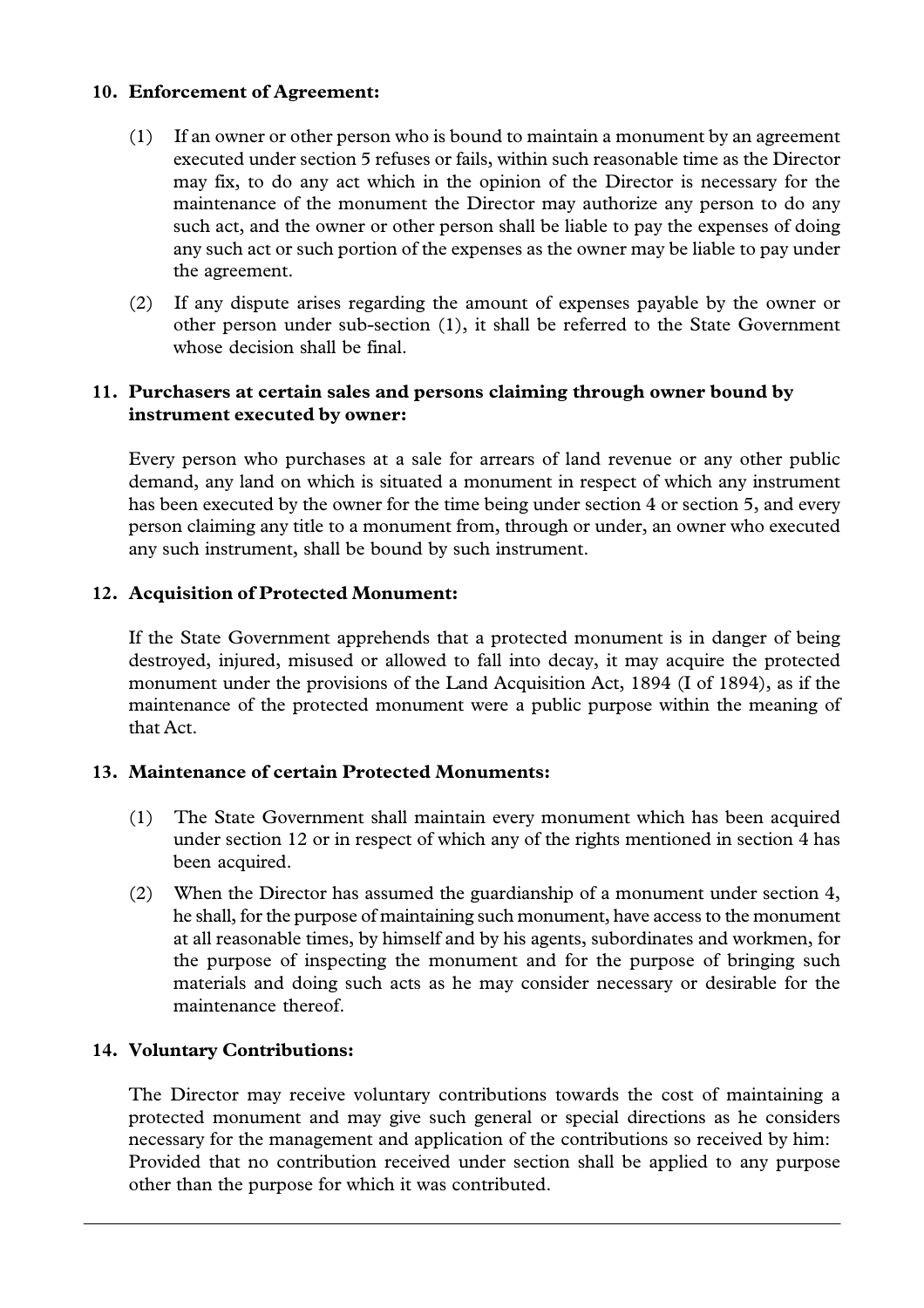## **15. Protection of place of worship from misuse, pollution or desecration:**

- (1) A protected monument maintained by the State Government under this Act which is a place of worship or shrine shall not be used for any purpose inconsistent with its sanctity.
- (2) Where the State Government has acquired a protected monument under section 12, or where the Director has purchased or taken a lease or accepted a gift or bequest or assumed guardianship of a protected monument under section 4, and such monument or any part thereof is used for religious worship or observances by any community, the Director shall make due provision for the protection of such monument or part thereof, from pollution or desecration:
	- (a) by prohibiting the entry therein, except in accordance with the conditions prescribed with the concurrence of the persons, if any, in religious charge of the said monument or part thereof, of any person not entitled so to enter by the religious usage of the community by which the monument or part thereof is used, or
	- (b) by taking such other action as Director may think necessary in this behalf.

## **16. Relinquishment of State Government rights in a monument:**

With the sanction of the State Government, the Director may -

- (a) Where rights have been acquired by the Director in respect of any monument under this Act by virtue of any sale, lease, gift or will, relinquish, by notification in the Official Gazette, the rights so acquired to the person who would for the time being be the owner of the monument if such rights had not been acquired; or
- (b) relinquish any guardianship of a monument which he has assumed under this Act.

# **17. Right of Access to Protected Monument:**

Subject to the provision of this Act and the rules made there under, the public shall have a right of access to any protected monument.

# **PROTECTED AREA**

#### **18. Restrictions on enjoyment of property rights in Protected Area:**

(1) No person, including the owner or occupier of a protected area, shall construct any building within protected area or carry on any mining, quarrying excavating, blasting or any operation of a like nature in such area, or utilize such area or any part thereof in any other manner without the permission of the State Government:

*Provided that noting in this sub-section shall be deemed to prohibit the use of any such area or part thereof for the purpose of cultivation if such cultivation does not involve the digging of more than one foot of soil from the surface.*

(2) The State Government may, by order, direct that any building constructed by any person within a protected area in contravention of the provisions of sub-section (1) shall be removed within a specified period and, if the person refuses or fails to comply with the order, the Director may cause the building to be removed and the person shall be liable to pay the cost of such removal.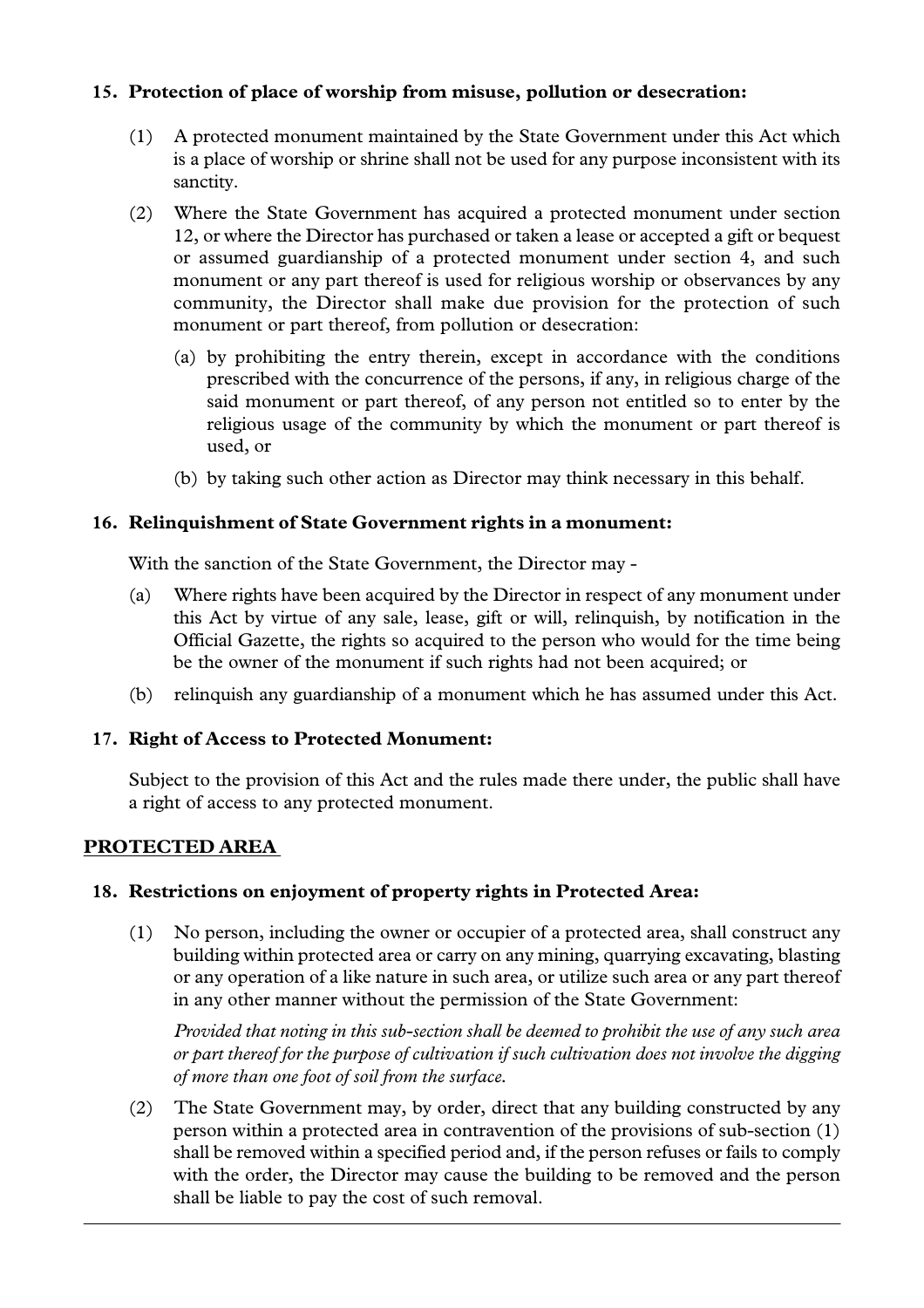### **19. Power to acquire a Protected Area:**

If in the opinion of the State Government any protected area contains an ancient monument or antiquities, it may acquire such area under the provisions of the Land Acquisition Act, 1894 (I of 1894) in the interest of public purpose.

# **ARCHAEOLOGICAL EXCAVATIONS**

## **20. Excavations in Protected Area:**

An archaeological officer or an officer authorized by him in his behalf or any person holding a license granted in this behalf under this Act (hereinafter referred to as the licensee) may, after giving notice in writing to the Director and the owner, enter upon and make excavations in any protected area if it is not inconsistent with the provisions of section 24 of the Ancient Monuments Provisions, Archaeological Sites and Remains Act, 1958 (24, 1958)

## **21. Excavations in areas other than Protected Areas:**

Subject to the provisions of section 24 of the Ancient Monuments and Archaeological Sites and Remains Act, 1958 (XXIV of 1958), where an archaeological officer has reason to believe that any area, not being a protected area contains ruins or relics of historical or archaeological importance, he or an officer authorized by him in this behalf may, after giving notice in writing to the Director and the owner, enter upon and make excavations in the area if it is not inconsistent with the provisions of section 24 of the Ancient Monuments and Archaeological Sites and Remains Act, 1958, (24, 1958).

# **22. Compulsory Acquisition of Antiquities, etc., discovered during excavation operations:**

- (1) Where, as a result of any excavations made in any area under section 20 or section 21, any antiquities are discovered, the archaeological officer or the licensee, as the case may be shall -
	- (a) as soon as practicable, examine such antiquities and submit a report to the State Government in such manner and containing such particulars as may be prescribed.
	- (b) at the conclusion of the excavation operations, give notice in writing to the owner of the land from which such antiquities have been discovered, as to the nature of such antiquities.
- (2) Until an order for the compulsory acquisition of any such antiquities is made under sub-section (3), the archaeological officer or the licensee, as the case may be, shall keep them in such safe custody as he may deem fit.
- (3) On receipt of a report under sub-section (1), the State Government may make an order for the compulsory acquisition of any such antiquities at their market value.
- (4) When an order for the compulsory purchaser of any antiquities is made under subsection (2), such antiquities shall vest in the State Government with effect from the date of the order.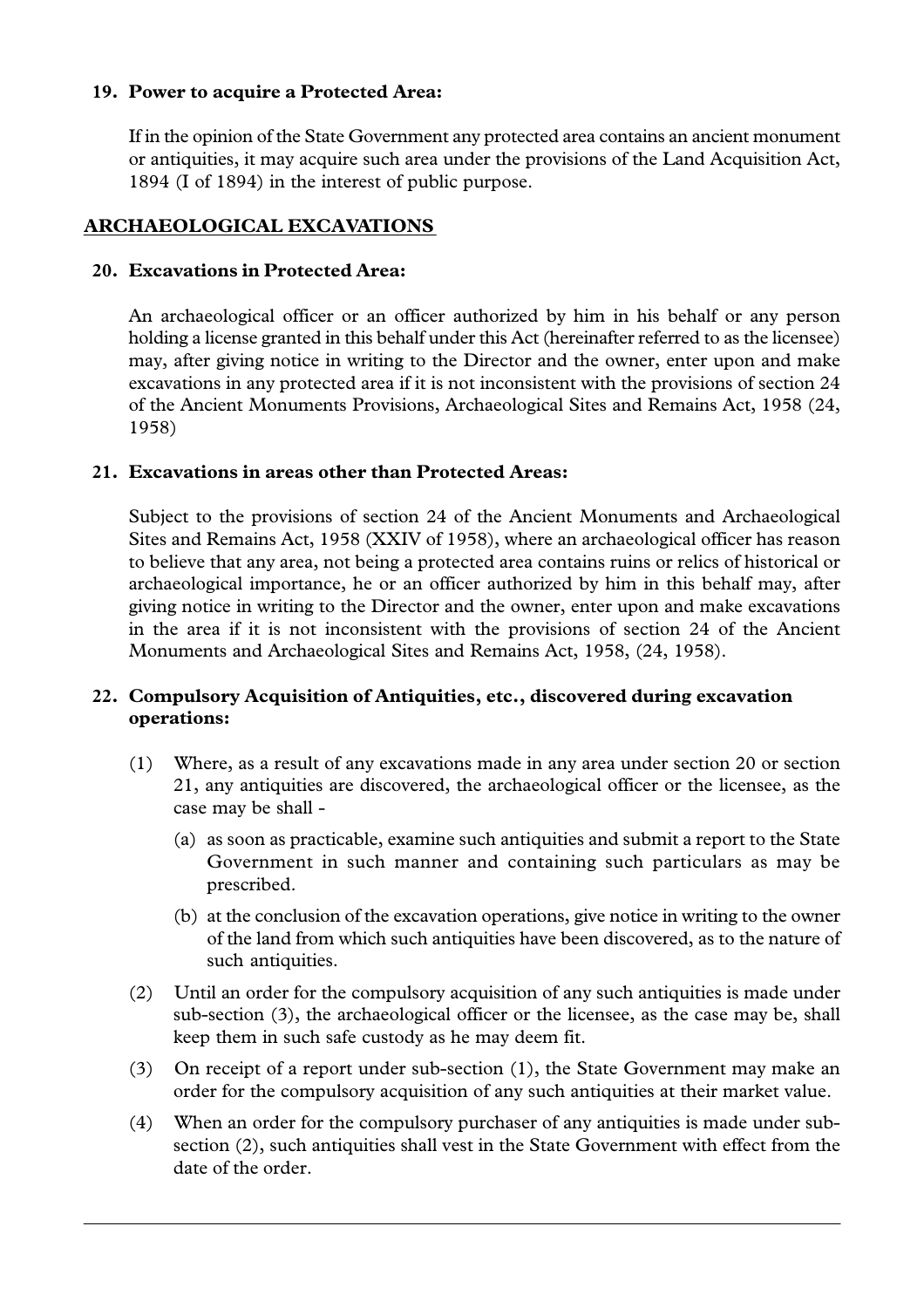### **23. Excavation, etc., for archaeological purposes:**

Save as provided in section 21 no archaeological officer or other authority shall undertake, or authorize any person to undertake, any excavation or other like operation for archaeological purposes in any area which is not a protected area except with the previous approval of the State Government and in accordance with such rules or directions, if any, as the State Government may make or give in this behalf.

# **PROTECTION OF ANTIQUITIES**

### **24. Power of State Government to control moving of antiquities:**

- (1) If the State Government considers that any antiquity or class of antiquities ought not to be moved from the place where they are without their sanction, the State Government may, by notification in the Official Gazette, direct that any such antiquity or any class of such antiquities shall not be moved except with the written permission of the Director.
- (2) Every application for permission under sub-section (1) shall be in such form and contain such particulars as may be prescribed.
- (3) An appeal shall lie to the State Government against an order refusing permission whose decision shall be final.

#### **25. Acquisition of antiquities by State Government:**

- (1) If the State Government apprehends that any antiquity mentioned in a notification issued under sub-section (1) of section 24, is in danger of being destroyed, removed, injured, misused or allowed to fall into decay or is of opinion that, by reason of its historical or archaeological importance, it is desirable to preserve such antiquity in a public place, the State Government may make an order for the compulsory acquisition of such antiquity and the Director shall thereupon give notice to the owner of the antiquity to be acquired.
- (2) Where a notice of compulsory acquisition is issued under sub-section (1) in respect of any antiquity, such antiquity shall vest in the State Government with effect from the date of the notice.
- (3) The power of compulsory acquisition given by this section shall not extend to any image or symbol actually used for bona fide religious observances.

# **PRINCIPLES OF VALUATION AND COMPENSATION**

#### **26. Compensation for Loss or Damage:**

Any owner or occupier of land who has sustained any loss or damage or any diminution of profits from the land by reason of any entry on, or excavations in, such land or the exercise of any other power conferred by this Act, shall be paid compensation by the State Government for such loss, damage or diminution of profits.

#### **27. Assessment of Value or Compensation:**

(1) The value of any property which the State Government is empowered to purchase at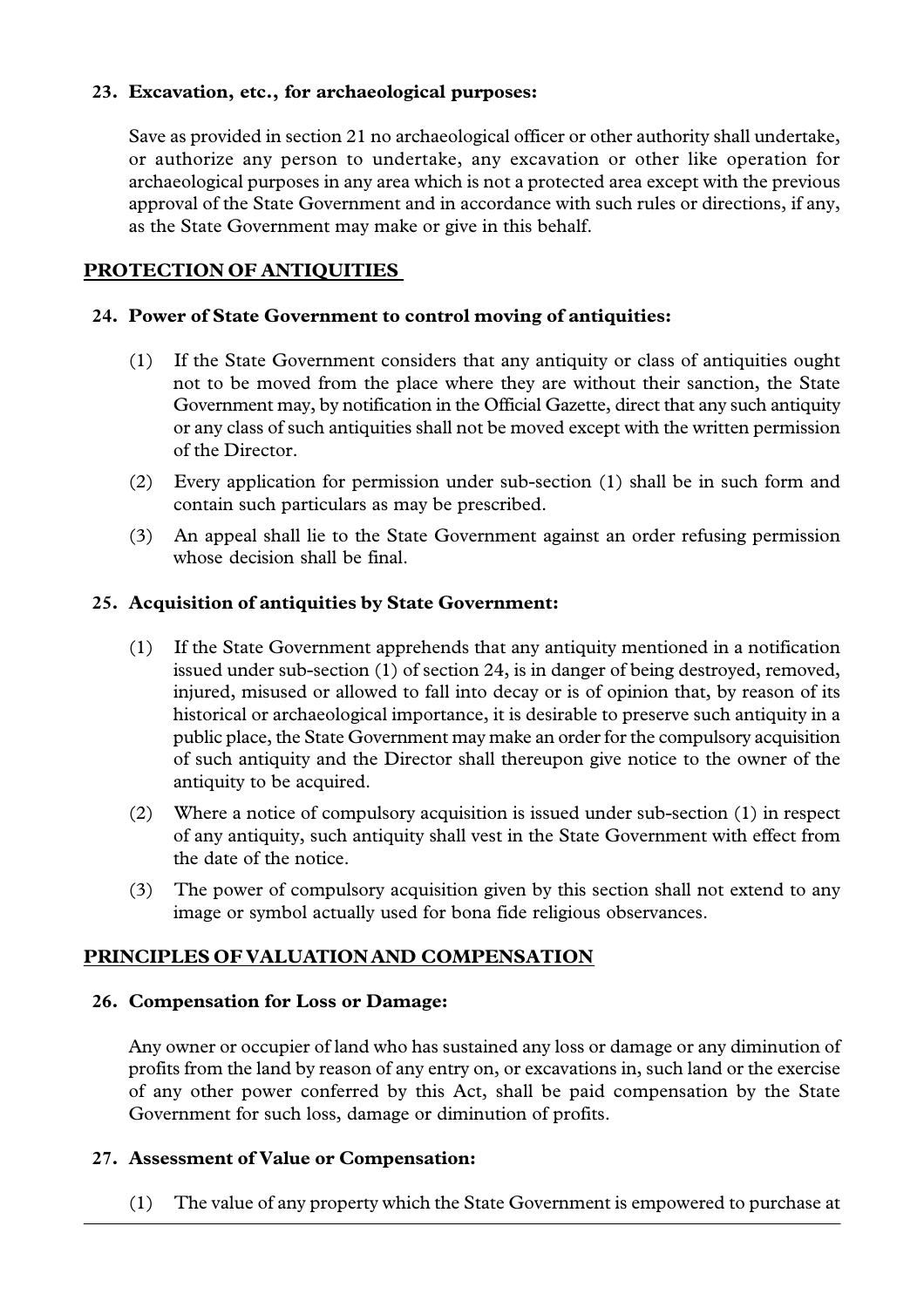such value under this Act, or the compensation to be paid by the State Government in respect of anything done under this Act shall, where any dispute arises in respect of such value of compensation be ascertained in the manner provided in section 3, 5, 8 to 34, 45 to 47 and 52 of the Land Acquisition Act, 1894 (1 of 1894), so far as they can be made applicable.

*Provided that, when making an enquiry under the Land Acquisition Act, the Collector shall be assisted by two assessors, one of whom shall be a competent person nominated by the State Government within such time as may be fixed and one a person nominated by the owner or in case the owner fails to nominate an assessor within such time as may be fixed by the Collector in this behalf by the Collector.*

- (2) The value of any antiquity which the State Government is empowered to acquire at such value under this Act, or the compensation to be paid by the State Government in respect of anything done under this Act where any dispute arises in respect of such value, the Collector shall be assisted by two assessors, one of whom shall be a competent person nominated by the owner, or in case the owner fails to nominate an assessor within such time as may be fixed by the Collector in this behalf.
- (3) Notwithstanding anything in sub-section (1) or in the Land Acquisition Act, 1894 (I of 1894), in determining the market value of any antiquity in respect of which an order for compulsory acquisition is made under sub-section (3) of section 22 or under sub-section (1) of section 25, any increase in the value of the antiquity by reason of its being of historical or archaeological importance shall not be taken into consideration.

## **MISCELLANEOUS**

#### **28. Delegation of Power:**

The State Government may, by notification in the Official Gazette, direct that any powers conferred on it by or under this Act shall, subject to such conditions as may be specified in the direction be exercisable also by such officer or authority subordinate to the State Government as may be specified in the direction.

#### **29. License for dealing in Antiquities:**

No person shall deal in antiquities except under a license granted by the State Government.

#### **30. Bar to sell, etc. of antiquities:**

Subject to provision of section 5 and 8 of the Antiquities And Art Treasures Act, 1972 (52 of 1972) no person shall, without the permission of the State Government sell, remove or make gift of any antiquity or art treasure or otherwise transfer its ownership.

#### **31. Authority to make enquiry and take photograph of any antiquity:**

An archaeological officer, authorized by the State Government in this behalf, may enquire into and take photograph of any antiquity in possession, or custody of any person, or religious institution or private museum.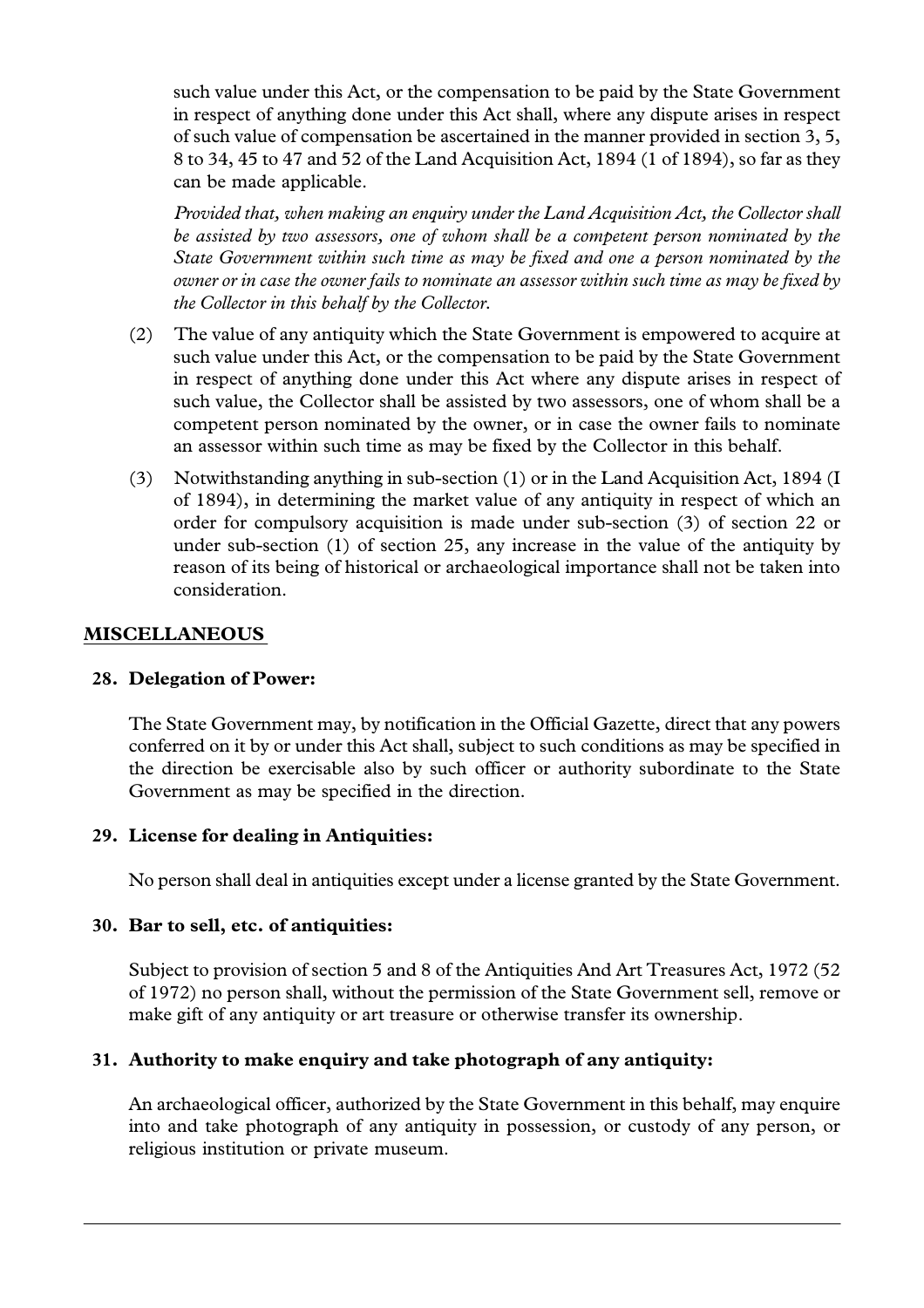### **32. Declaration as to any antiquity:**

- (1) Whoever owns or is in possession, custody or control of any antiquity, on the date of the commencement of this Act, make a declaration to that effect to the Director, or to such authority, and in such form, as may be prescribed.
- (2) Whoever owns or comes in possession, custody or control of any antiquity after the coming into force of this Act, shall, within the period of fifteen days of owning or coming into possession, custody or control of such antiquity, make a declaration to that effect to the Director, or to such authority, and in such form, as may be prescribed.

*Provided that the above provisions shall not apply to the officers of the Archaeological Survey of India.*

## **33. Report regarding Loss of Antiquity:**

Whoever owns or is in possession, custody or control of any antiquity, shall, in the event of its loss or destruction give intimation within seven days of the loss or destruction thereof, to such authority and in such form as may be prescribed.

## **34. Powers of Entry, Search, Seizure, etc.**

- (1) Any person being an officer of Government, authorized in this behalf by the State Government may, with a view to securing compliance with the provisions of this Act or to satisfying himself that the provisions of this Act have been complied with -
	- (a) enter and search any place;
	- (b) seize any antiquity or art treasure in respect of which he suspects that any provision of this Act has been, is being, or is about to be, contravened and thereafter take all measures necessary for securing the production of the antiquity or art treasure so seized in a Court and for its safe custody, pending such production.
- (2) The provisions of sections 102 and 103 of the Code of Criminal Procedure, 1898 (5 of 1898) relating to search and seizure shall, so far as may be applied to searches and seizures under this section.

#### **35. Power to determine whether or not an article, etc. is Antiquity or Art treasure:**

If any question arises whether any article, object or thing or manuscript, record or other document is or is not an antiquity or is not an art treasure for the purposes of this Act, it shall be referred to the Director, Archaeology and Museums, Bihar or to an officer authorized by him and the decision of the Director such officer, as the case may be, on such question shall be final.

#### **36. Penalties:**

- (1) Whoever
	- (a) destroys, removes, injures, alters, defaces, imperils or misuses a protected monument, or
	- (b) being the owner or occupier of a protected monument contravenes an order made under sub-section (1) of section 8 or under sub-section (1) of section 9, or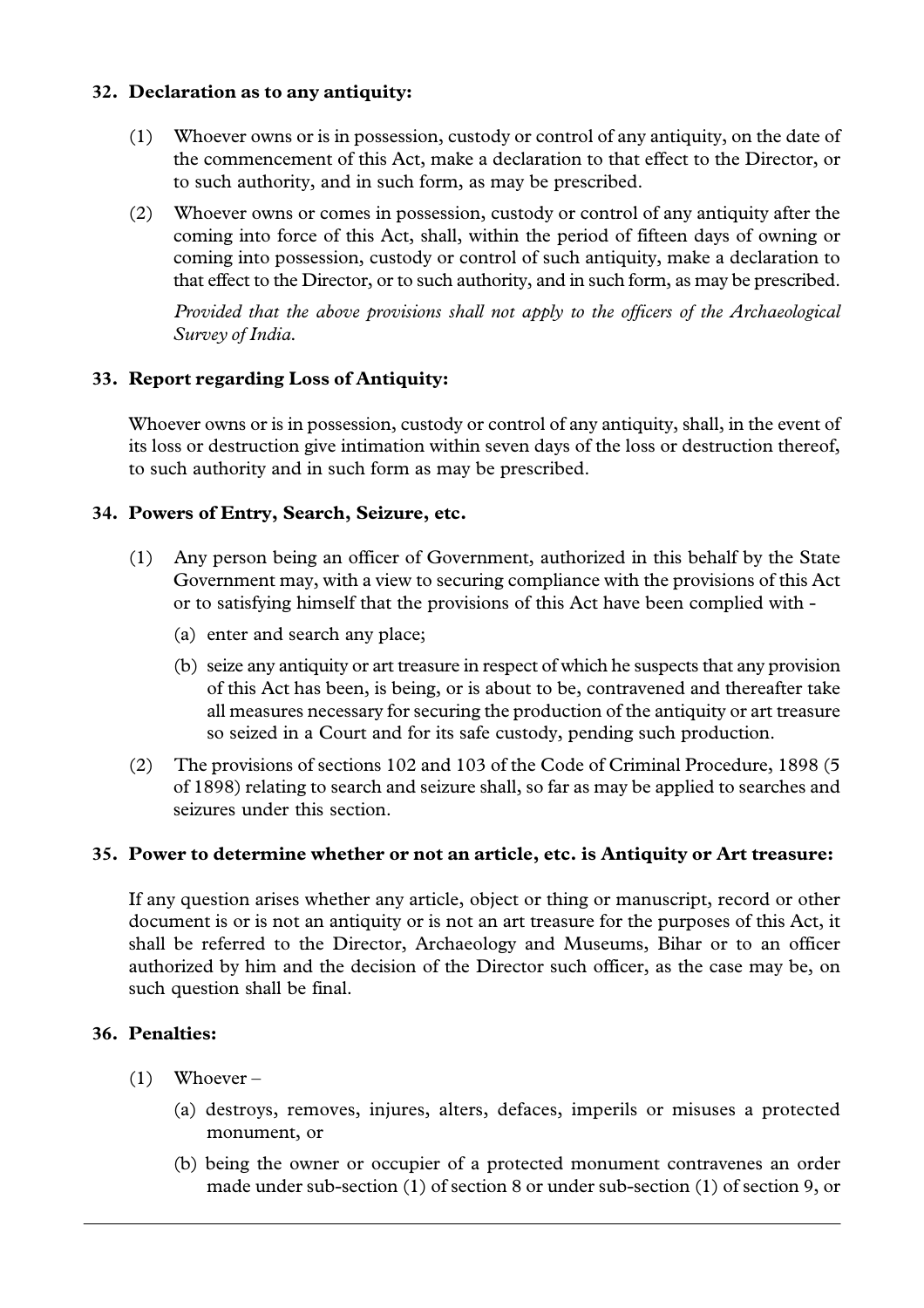- (c) removes from a protected monument any sculpture, carving, image, bas relief, inscription or other like object, or
- (d) does any act is contravention of sub-section (1) of section 18,
- (e) fails to make the declaration as required under section 32, or
- (f) fails to give intimation as required under section 33, shall be punishable with imprisonment which may extend to three months or with fine which may extend to five thousand rupees or with both.
- $(2)$  Whoever
	- (a) deals in antiquity without license granted by the State Government, or
	- (b) sells, removes or makes gift of, any antiquity or art treasure or otherwise transfers its ownership, without the permission of the State Government, or
	- (c) commits theft of any antiquity from any temple, archaeological site, private museum or any place of religious importance, shall be punishable with imprisonment which may extend to three years or with fine which may extend to ten thousand rupees or with both.
- (3) Any person who moves any antiquity in contravention of a notification issued under sub-section (1) of section 24 shall be punishable with fine which may extend to five thousand rupees, and the court convicting a person of any such contravention may, by order, direct such person to restore the antiquity to the place from where it has been removed.

#### **37. Jurisdiction to try offences:**

No court inferior to that of a magistrate of the second class shall try any offence under this Act.

#### **38. Certain offences to be cognizable:**

Notwithstanding anything contained in the Code of Criminal Procedure, 1898 (V of 1898), an offence under clause (a) or clause (b) of sub-section (1) of section 36 shall be deemed to be a cognizable offence within the meaning of that Code.

#### **39. Special provision regarding fine:**

Notwithstanding anything in section 32 of the Code of Criminal Procedure, 1898 (V of 1898), it shall be lawful for any magistrate of the first class specially empowered by the State Government in this behalf to pass a sentence of fine exceeding two thousand rupees on any person convicted of an offence which under this Act is punishable with fine exceeding two thousand rupees.

#### **40. Recovery of amount due to State Government:**

Any amount due to the State Government from any person under this Act may, on a certificate issued by the Director or an archaeological officer authorized by him in this behalf, be recovered in the same manner as an arrear of land revenue.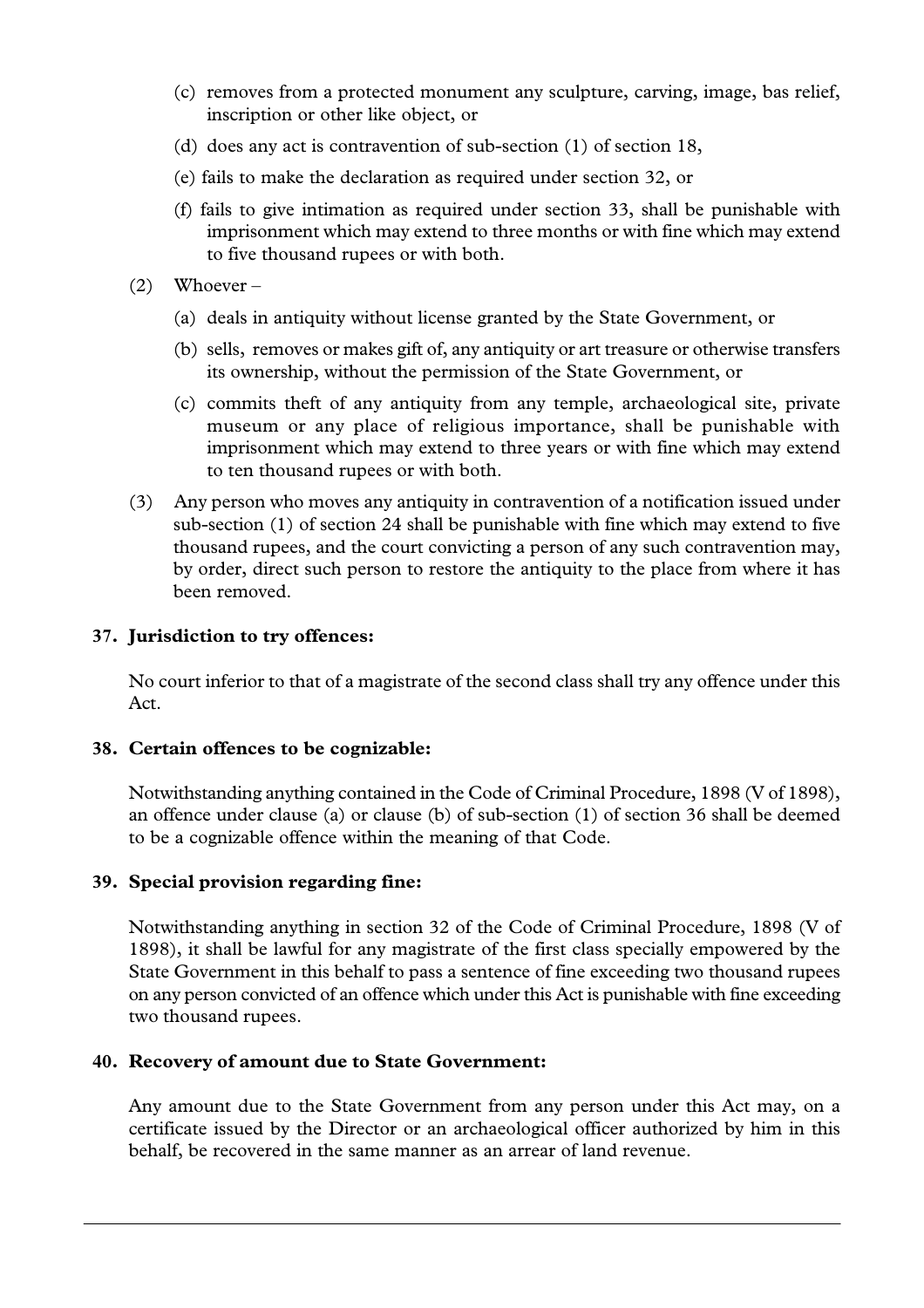#### **41. Ancient Monuments, etc., no longer requiring protection:**

If the State Government are of opinion that it is no longer necessary to protect any ancient and historical monument or archaeological site and remains under the provisions of this Act it may by notification in the Official Gazette, declare that the ancient and historical monument or archaeological site and remains, as the case may be, has ceased to be a protected monument or a protected area for the purpose of this Act.

#### **42. Power to correct mistakes, etc.:**

Any clerical mistake, patent error or error arising from accidental slip or omission in description of any ancient monument or archaeological site and remains declared to be a protected monument or a protected area, by or under this Act may, at any time, be corrected by the State Government by notification in the Official Gazette.

#### **43. Protection of action taken under the Act:**

No suit for compensation and no criminal proceeding shall lie against any public servant in respect of any act done or in good faith intended to be done in the exercise of any power conferred by this Act.

#### **44. Power to Make Rules:**

- (1) The State Government may, by notification in the Official Gazette, make rules to carry out the purpose of this Act.
- (2) In particular and without prejudice to the generality of the foregoing power such rules may provide for all or any of the following matters, namely -
	- (a) the prohibition or regulation by licensing or otherwise or mining, quarrying, excavating, blasting or any operation of a like nature near a protected monument or the construction of buildings on land adjoining such monument and the removal of unauthorized building;
	- (b) the grant of licenses and permissions to make excavations for archaeological purpose in protected areas, the authorities, by whom and the restrictions and conditions subject to which such licences may be granted, the taking of securities from licences and fees that may be charged for such licences;
	- (c) the right of access of the public to a protected monument and the fee, if any, to be charged therefore;
	- (d) the form and contents of the report of an archaeological officer or a licensee under clause (a) of sub-section (1) of section 22;
	- (e) the form in which applications for permission under section 18 or section 24 may be made and the particulars which they should contain;
	- (f) the form and manner of preferring appeals under this Act and the time within which they may be preferred;
	- (g) the manner of service of any order or notice under this Act;
	- (h) the manner in which excavations and other like operations for archaeological purposes may be carried on;
	- (i) any other matter which is to be or may be prescribed.